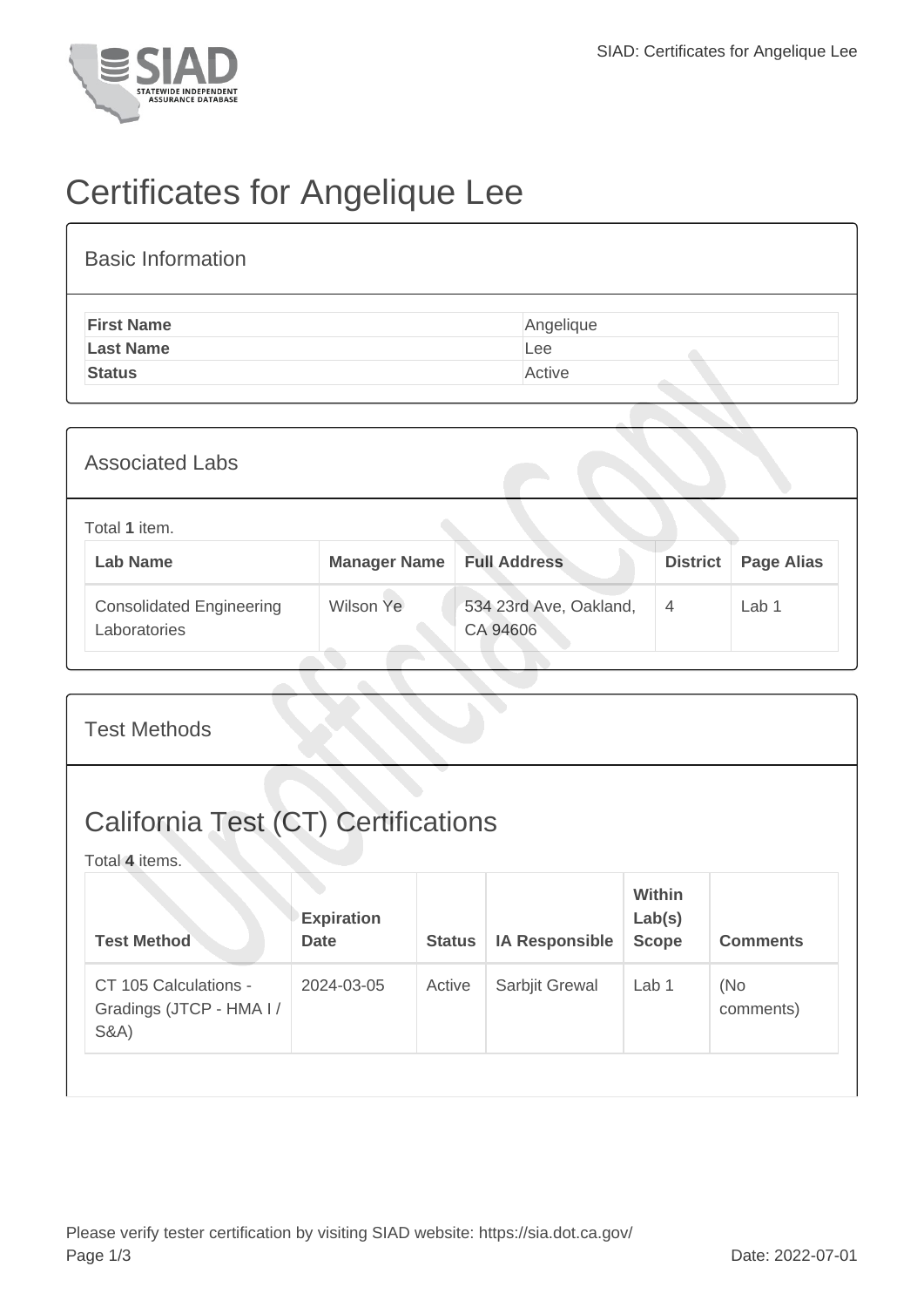

| <b>Test Method</b>                                                 | <b>Expiration</b><br><b>Date</b> | <b>Status</b> | <b>IA Responsible</b> | Within<br>Lab(s)<br><b>Scope</b> | <b>Comments</b>   |
|--------------------------------------------------------------------|----------------------------------|---------------|-----------------------|----------------------------------|-------------------|
| CT 125 AGG Sampling -<br><b>AGGREGATES (JTCP -</b><br>HMA I / S&A) | 2024-03-05                       | Active        | Sarbjit Grewal        | Lab 1                            | (No<br>comments)  |
| CT 125 HMA Sampling -<br>HMA (JTCP - HMA I)                        | 2024-03-05                       | Active        | Sarbjit Grewal        | Lab <sub>1</sub>                 | (No<br>comments)  |
| CT 306 Reducing<br>Samples of Asphalt<br>Mixtures (JTCP - HMA I)   | 2024-03-05                       | Active        | Sarbjit Grewal        | Lab <sub>1</sub>                 | (No)<br>comments) |

## AASHTO/ASTM Proficiencies

Total **8** items.

| <b>Test Method</b>                                                                               | <b>Expiration</b><br><b>Date</b> | <b>Status</b> | <b>IA Responsible</b> | <b>Within</b><br>Lab(s)<br><b>Scope</b> | <b>Comments</b> |
|--------------------------------------------------------------------------------------------------|----------------------------------|---------------|-----------------------|-----------------------------------------|-----------------|
| <b>AASHTO T11 Sieve</b><br>Analysis (Washing) -<br>Fine Aggregates (JTCP -<br>HMA <sub>I</sub> ) | 2024-03-05                       | Active        | Sarbjit Grewal        | Lab 1                                   | (No comments)   |
| <b>AASHTO T27 Sieve</b><br>Analysis - Fine and<br>Coarse Aggregates<br>(JTCP - HMA I)            | 2024-03-05                       | Active        | Sarbjit Grewal        | Lab 1                                   | (No comments)   |
| AASHTO R47 Reducing<br>Samples of HMA (JTCP<br>$-HMA I)$                                         | 2024-03-05                       | Active        | Sarbjit Grewal        | Lab 1                                   | (No comments)   |